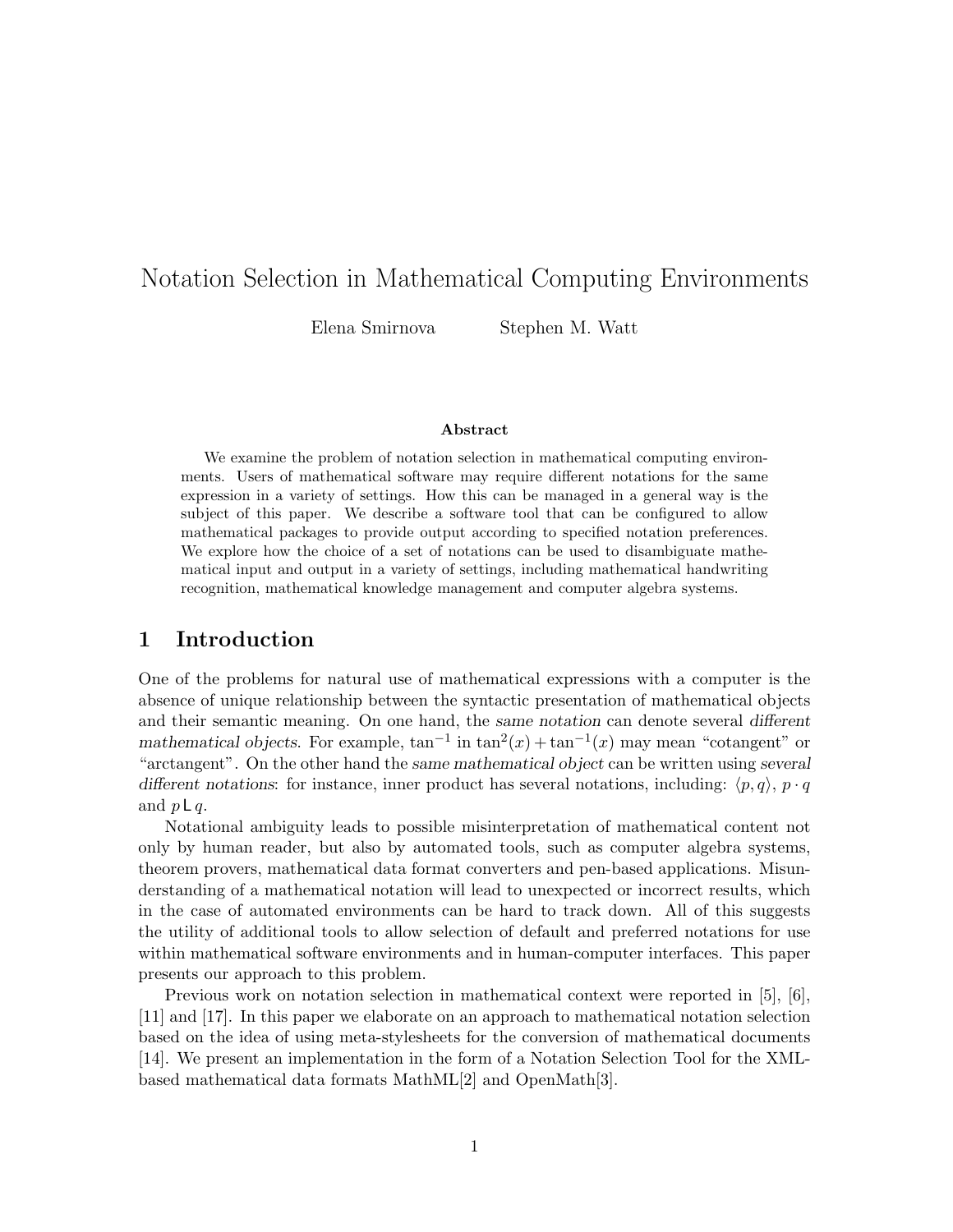The rest of the paper is organized as follows: Section 2 gives some examples of common notational ambiguities and their origins. Section 3 describes our implementation of a Notation Selection Tool. In Section 4 we go on to consider domains of application for the notation selection technique and suggest how mathematical notation can be used for mathematical context management within various environments. The final section presents our conclusions.

### 2 Mathematical Notation

#### 2.1 Types of ambiguity and their origin

When we deal with written mathematics in various domains, there are often situations where one notation is used to represent completely different mathematical ideas. For example the expression  $u'$  can mean "derivative", "minute", "logical not", "group inverse", "transformation of u", or have any one of several other interpretations. Usually the meaning can be determined from the context, but when several domains of mathematical science are used together, the meaning can be unclear and alternative notations may be required.

Equally well, one mathematical idea often will have several different notations. For example, the partial derivatives of a function may be presented in any of several ways, including:  $f_x$ ,  $f'_x$ ,  $\partial_x f$ ,  $\nabla_x f$ ,  $\frac{\partial f}{\partial x}$  or  $D_x f$ . Furthermore, it is not only the different symbols and structures that may cause ambiguity: in many cases the spatial layout of an expression is vital. For example, in various settings  $C(n, k)$ ,  ${}_{n}C^{k}$ ,  ${}^{n}C_{k}$ ,  ${}_{n}C_{k}$ ,  $C_{n}^{k}$  and  $C_{k}^{n}$  will be used for the same value – the binomial coefficient "*n* choose  $k$ ",  $\binom{n}{k}$  $\binom{n}{k}$ . While the first four notations can be easily understood, the pair  $C_n^k$  and  $C_k^n$  present a serious ambiguity.

Multiple notations for the same mathematical concept may exist for a number of reasons:

- The mathematical context often affects the usual appearance of a formula, e.g. the The *mamematical* context often affects the usual appearance of a fractional power of an expression can be denoted as  $\sqrt[n]{f}$  or as  $f^{1/n}$ .
- The area of application may imply a default notation, for example i for  $\sqrt{-1}$  in complex analysis vs.  $j$  for the same value in electrical engineering. Likewise mathematicians commonly write integration as  $\int f(t)dt$ , while in physics the notation  $\int dt f(t)$ is often preferred.
- Sometimes national and cultural conventions apply. For example, the tangent function is presented by "tan" in Western Europe and North America but by "tg" in Eastern Europe and China. The open interval, usually denoted as  $(a, b)$  in North America, would be written as  $[a, b]$  in France and some other countries.
- The historical period also leads to different notations. For instance, the older use of lines for grouping, e.g.  $3a + b$ , versus the modern use of parentheses, e.g.  $3(a + b)$ .
- The level of mathematical sophistication may influence the preferred representation of expressions. For example,  $a \div b$  and b) a, are usually used in elementary school arithmetic, while  $a/b$  and  $\frac{a}{b}$  are used at higher levels.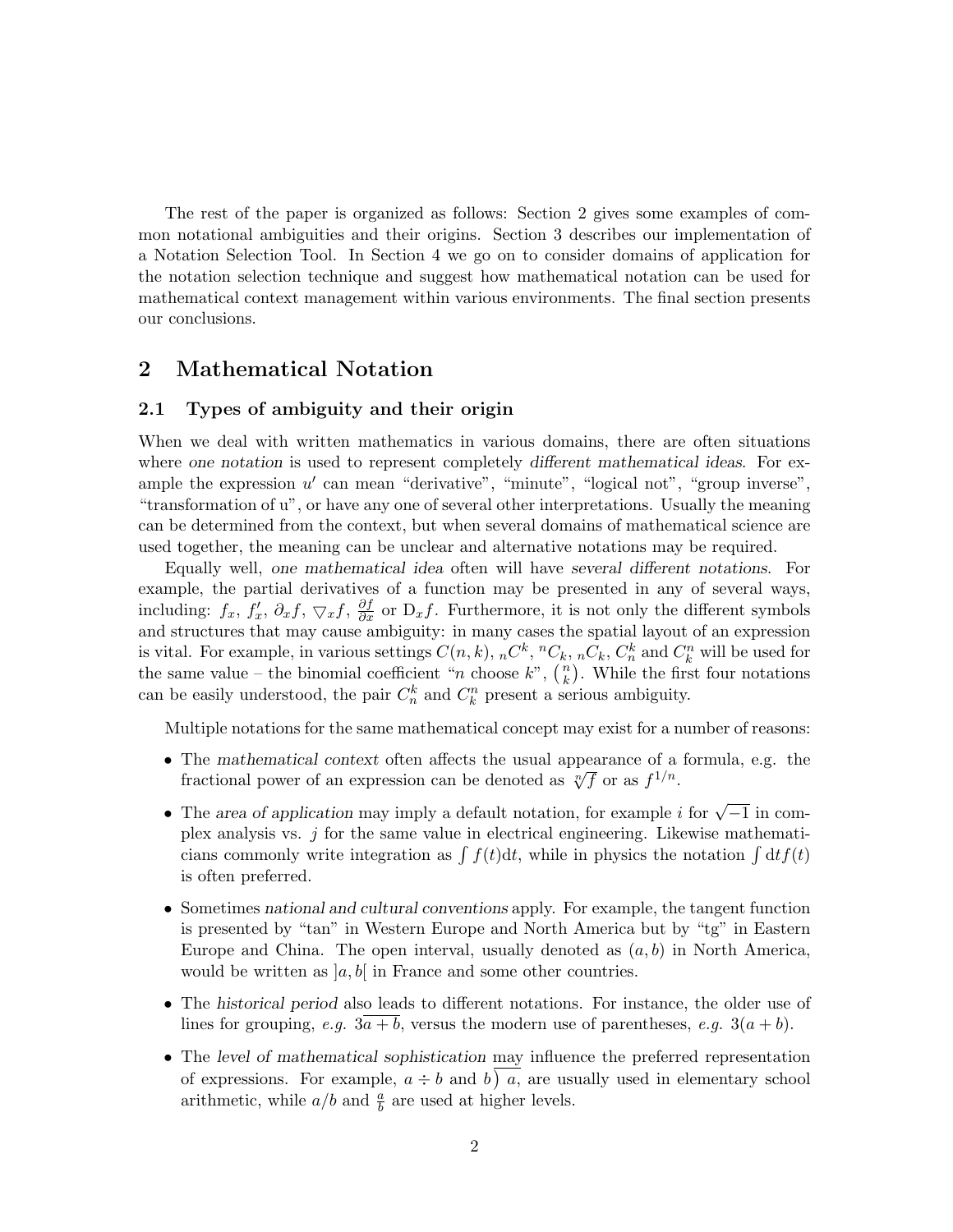

Figure 1: Rendering of mathematical objects in different notations

#### 2.2 Notation decisions

To render a document that contains the semantics of mathematical objects, software tools typically use some specific set of given notations. This is the approach typically used in stylesheets for displaying conceptually-oriented Content MathML and OpenMath. Default notions are also used by mathematical software in a "pretty-printing" of computation results and in exporting output to presentational formats, such as LAT<sub>EX</sub> or Presentation MathML.

While this approach is often satisfactory, users from different scientific and cultural backgrounds may find the choice notation inconvenient. For example, for rendering an expression for "the third derivative of the cube root of the expression  $x$  cubed plus one," several notations for each operation can be used (see Figure 1). Depending on the choices for these notations and their combination, the displayed formula may either look crisp and clear or appear to be crowded and unaesthetic. In the worst case, a human reader or software package that is not familiar with a notation may not be able to determine the meaning of an expression. Unless carefully designed and maintained, software that uses fixed default notations can easily use the same notation to render different mathematical concepts. This introduces ambiguities for any later use of the output by human readers or other mathematical software.

Software with custom rendering rules can be used to avoid these ambiguities. Let us consider the ambiguous use of parentheses in the notations  $\binom{m}{n}$ ,  $(a, b)$  and  $\left(\frac{n}{p}\right)$  $\frac{n}{p}$ . The first could be interpreted as a binomial coefficient or column vector. The second could be an ordered pair, an inner product, a row vector, a greatest common divisor or an interval. The third could be a Legendre symbol or a parenthesized fraction. In an output where multiple uses of the same notation would occur, these could be disambiguated by specifying the use of alternatives, *e.g.*  $C_m^n$  or  $gcd(a, b)$ .

The other common situation is a mathematical concept with many notations. In this case, users may wish to choose certain specific notation for input and output of mathematical expressions. In most cases, however, only one pre-defined syntax will be accepted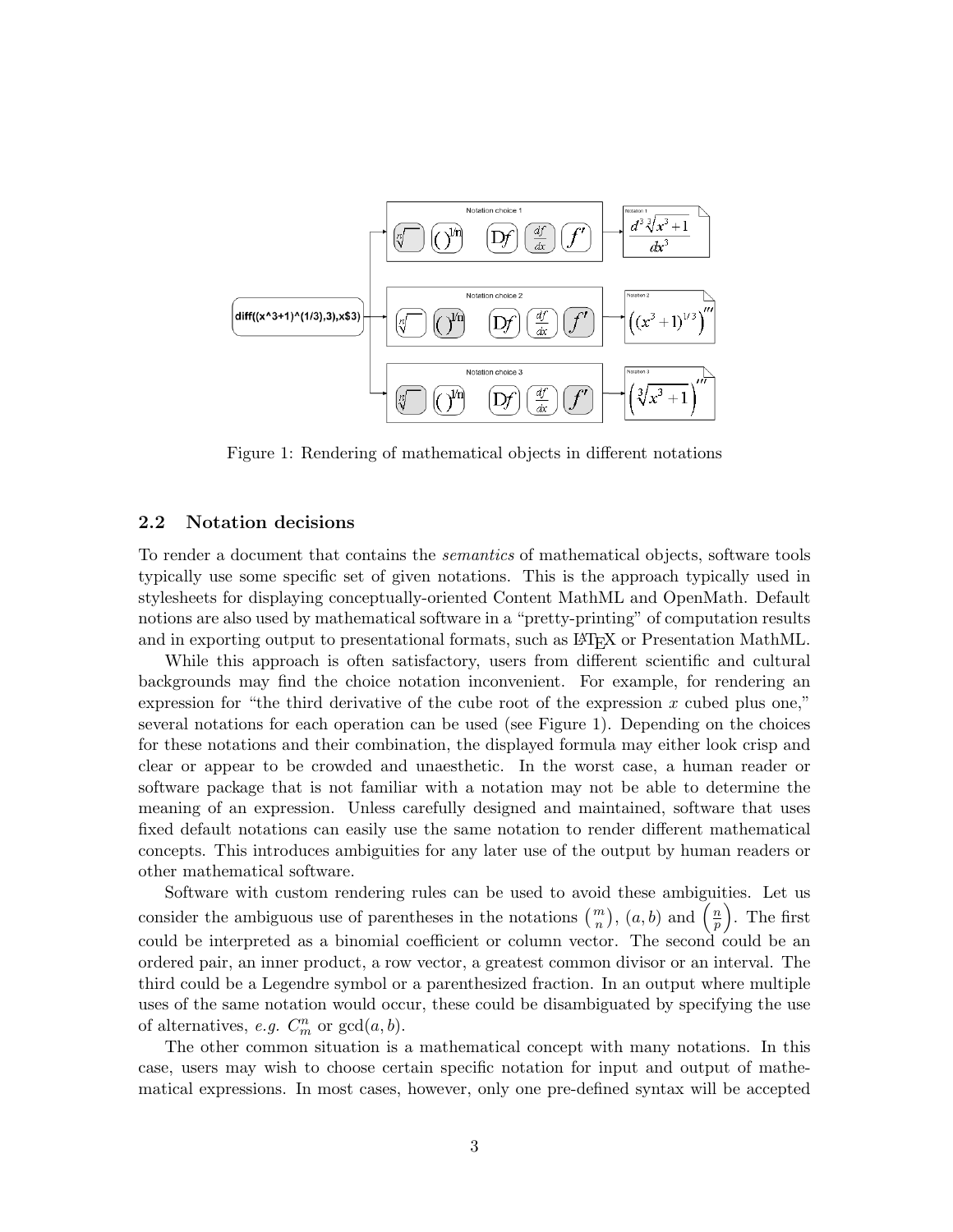| <b>Integrals</b> | <b>Intervals</b><br><b>Arithmetic</b> | <b>Linear Algebra</b>  |               | Logarithm          | <b>Power or Root</b><br>Combinations | Tria                              | <b>Derivatives</b>                                                                                                                                       |
|------------------|---------------------------------------|------------------------|---------------|--------------------|--------------------------------------|-----------------------------------|----------------------------------------------------------------------------------------------------------------------------------------------------------|
| DMSION:          |                                       | $\bullet$ $a \div b$   |               |                    |                                      |                                   | CONTINUED FRACTION: $\quad \circledast \; a_0 + \frac{1}{a_1 + } \quad \circledcirc \; [a_0, a_1, ] \quad \circlearrowright \; a_0 + \frac{1}{ a_1 } + $ |
|                  | MULTIPLICATION:                       | $\bullet$ $a \times b$ |               |                    | $\circ$ a/b<br>$\circ$ a.b           | $\circ \frac{a}{b}$<br>$\circ$ ab | $\circ$ bla<br>$a * b$                                                                                                                                   |
|                  |                                       |                        |               | data/mmlc2mmlp.xsl | Style: C Radio Button O Drop Down    |                                   | <b>Browse</b>                                                                                                                                            |
|                  | Input Stylesheet file:<br>Input file: |                        | data/show.xml |                    |                                      |                                   | <b>Browse</b>                                                                                                                                            |
|                  | Output file:                          |                        |               | data/show_out.xml  |                                      |                                   | <b>Browse</b>                                                                                                                                            |

Figure 2: Stand-alone Notation Selection Tool application



Figure 3: On-line Notation Selection Tool interface

by mathematical software packages. For instance, the notation  $a\cos(x)$  used by Fortran to denote "inverse of the cosine function" will not be recognized by Maple. Having the possibility to advise a mathematical software system on a set of preferred notations can serve both to disambiguate input and to produce more useful output. The collection of selected notations defines a target space of mathematical concepts. We conclude that introducing a technique to select notation for use in mathematical software would help to overcome some difficulties we have described.

## 3 A Notation Selection Tool

In this section we describe a software tool that allows applications to be configured to employ user-selected notations. Our Notation Selection Tool is designed to drive the conversion from XML-based conceptually-oriented mathematical documents into notationally-oriented formats. The Notation Selection Tool does this by generating rules to translate between mathematical expressions in different XML formats. One feature of the Notation Selection Tool is in its extensibility: an application may define the scope of mathematical concepts that tool can handle, as well as the set of alternative notations allowed for each concept.

Our implementation presents a graphical user interface that is used to generate an XSLT stylesheet. This stylesheet may then by used to convert from Content MathML to Presentation MathML. The interface allows the user to select notational conventions for a variety of concepts, organized by mathematical area. The software is deployed in two configurations: a stand-alone Java application (Figure 2) and an on-line service at http://ptibonum.scl.csd.uwo.ca:16661/NotationSelectionTool (Figure 3). The core of the Notation Selection Tool is written in Java. The stand-alone version uses the Swing library[9] and the on-line version is implemented with Java Server Pages [8]. The package includes a base XSLT stylesheet for Content MathML to Presentation MathML transformation [7][16], a library of images to present possible notations, and a configuration file.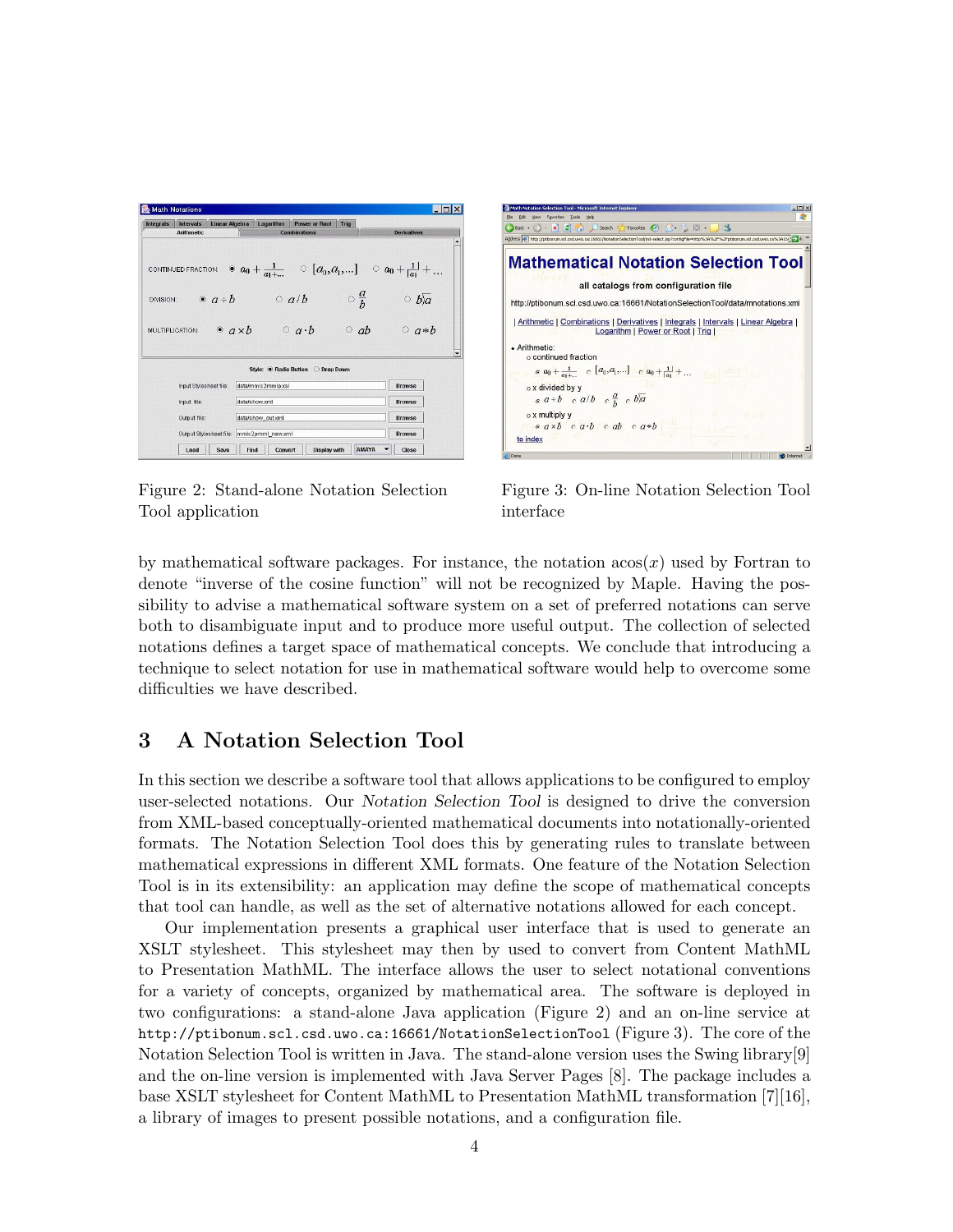#### 3.1 Target mathematical domains

To test the feasibility of our approach, we have considered a basic set of mathematical concepts and their presentations to be handled by the notation selection tool in its default configuration. To systematize the scope of the mathematical choices, we have organized them into categories, usually corresponding to major domains of mathematics of their large subsets. We have defined the following categories: Arithmetic, Combinatorics, Calculus, Linear Algebra, Set Theory, Trigonometry. We populated each of these categories with mathematical concepts. In the category "Arithmetic" we placed operations for "multiplication", "division" and "continued fractions". The category "Calculus" originally contained operations for ordinary and partial differentiation and integration. Later as we have added more special cases for integration (limit positions, term order, *etc*), we decided to split this category into Derivatives and Integrals. We also split Intervals and Logarithms into two separate categories and created one for *Power and Root*. Each of the items within a category was then given a set of alternative notations.

Another way of systematizing mathematical domains would be to take a set of currently existing OpenMath Content Dictionaries (CDs) and create categories for each of them. Then the set of OMS symbols within each CD would define the content of each category. In the experimental design for our tool we decided to stay with our simplified set of mathematical operations.

#### 3.2 The configuration file

Even though we tried to include a number of popular mathematical concepts in the initial configuration of our Notation Selection Tool, we could not guarantee that default settings will satisfy an average user. We therefore organized our software in a such a way that the end user can introduce other mathematical objects and their own notations. This is done by updating the configuration file that is used to initialize the Notation Selection Tool.

The configuration file contains a database of concepts, organized by category, and specifies alternative notations. We found an XML format suitable to store this file. (In particular this simplified storing template XSLT rules.) In this way the structure of the configuration file can naturally represent the classification introduced in previous section. The top-level organization of the configuration file is illustrated by the excerpt shown in Figure 4.

Each mathematical category is represented in the configuration file by the element catalog. Supported concepts and operations from each category have item elements nested inside of catalog. Each item is given by an OpenMath expression and is assigned a list of notation choices given within choicelist element. For instance, the operation of differentiation may be encoded as the OpenMath symbol diff from the Content Dictionary weylalgebra1 and can be given the notation choices:  $f_x, f'_x, \frac{df}{dx}$  $\frac{dJ}{dx}$  or  $D_x f$ , etc.

Each notation choice, in turn, binds an example of the notation appearance (presented by a reference to an image file) to a set of converters (given by their XSLT templates). Each template defines the rules for transformation of mathematical content to its presentation according to the notational choice. Figure 5 provides an example of such rules to generate notations for the inverse sine function.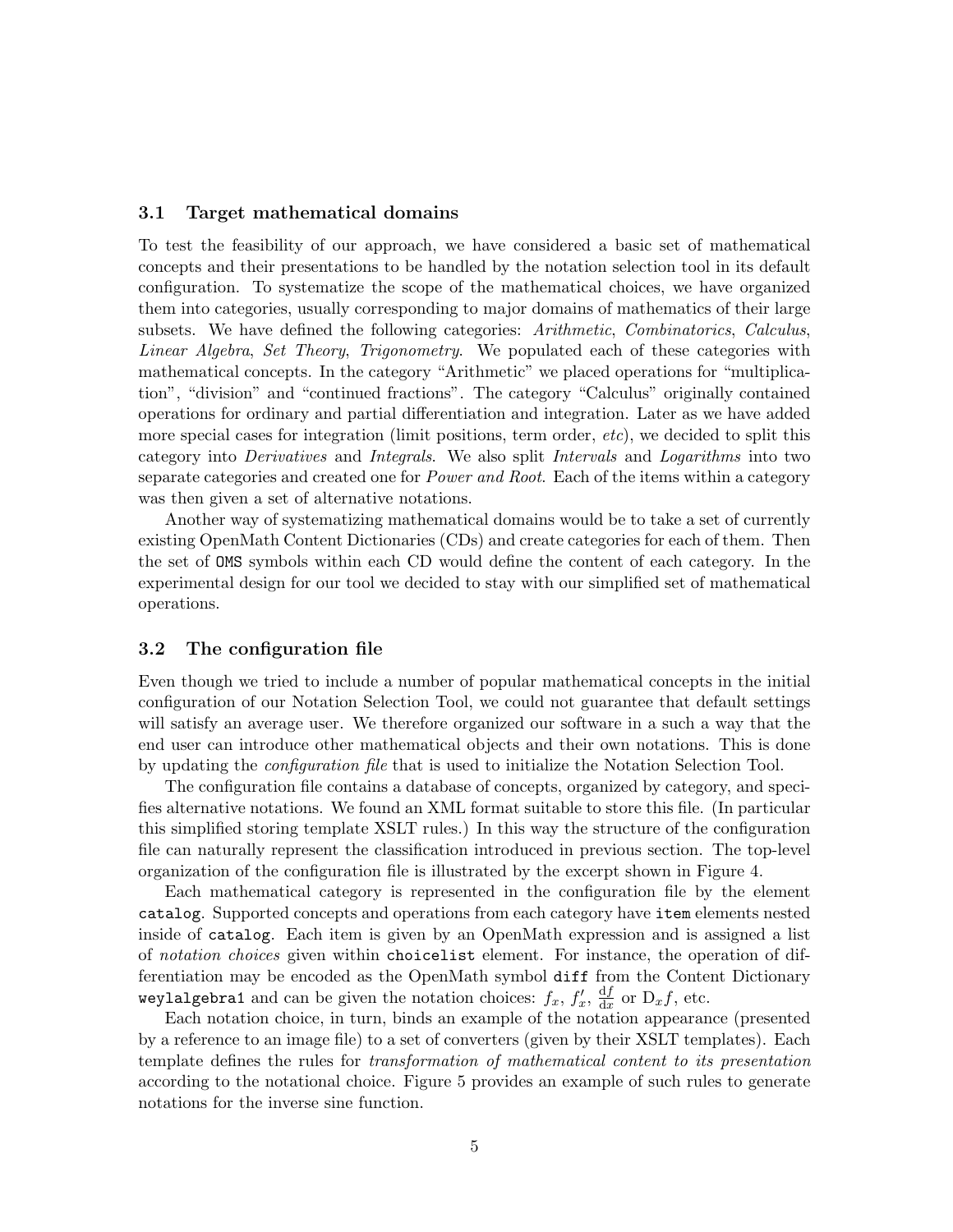```
<catalog>
  <name> LINEAR ALGEBRA </name>
  <itemlist>
    <item>
      <keyword> INNER PRODUCT </keyword>
      <content>
          <!-- OpenMath encoding for mathematical concept INNER PRODUCT -->
      </content>
      <choicelist>
        <choice>
          <!-- The first notation choice for INNER PRODUCT -->
          <image src = "inn_prod1.gif"/>
          <keyvalue> 1 </keyvalue>
          <presentation>
             <converter input = "Content MathML" output="Presentation MathML">
              .. <!-- XSLT template for Content MathML to Presentation MathML -->
             </converter>
             <converter input = "OpenMath" output="LaTeX">
             ... <!-- XSLT template for OpenMath to LaTeX for this notation -->
             </converter>
             ... <!-- other possible converters -->
          </presentation>
        </choice>
        ... <!-- Other notation choices for INNER PRODUCT -->
      </choicelist>
    </item>
    ... <!-- Other items within LINEAR ALGEBRA -->
  </itemlist>
</catalog>
```
Figure 4: Configuration file excerpt

#### 3.3 Stylesheet generation

After the user of the Notation Selection Tool selects a set of preferred notations, XSLT templates associated with each of the chosen notations are inserted into a new stylesheet. This new stylesheet combines the selected rules with the initial stylesheet supplied with our software.

The XSLT templates output by the Notation Selection Tool override the rules for the same input patterns in the base stylesheet. This is ensured by assigning higher priorities to the XSLT templates than to the corresponding templates in general stylesheet. These priorities are given by a value of the priority attribute appearing in each template. The generated stylesheet can then be further used within the tool or used independently for conversion of XML objects from encoding mathematical content to a presentational form (see Figure 6). We note specifically that the generated stylesheet may be used to translate to presentation form alone or it can be used in a "content-faithful" manner to produce output that retains the original semantics.

By default, the Notation Selection Tool produces a stylesheet to convert from Content MathML to Presentation MathML. The configuration file also may define templates for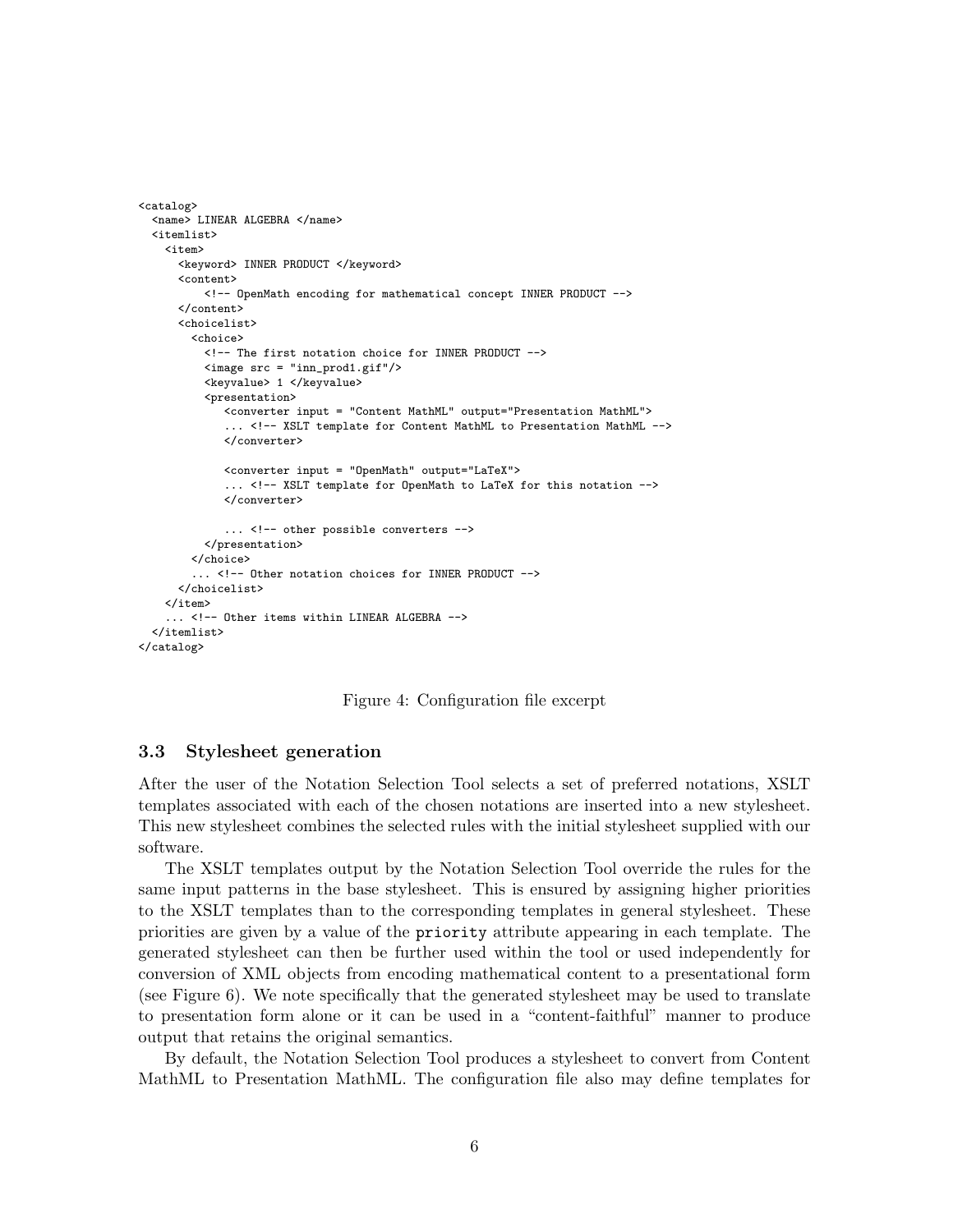```
<title> Inverse sine of x </title>
   <keyword> ARCSINE </keyword>
   <content>
     <om:OMS cd="transc1" name="arcsin"/>
   </content>
   <choicelist>
    <!-- ******** ARCSINE CHOICE 1 ************************ -->
      <choice>
        <image src = "arcsin1.gif"/>
        <keyvalue> 1 </keyvalue>
        <presentation input="CMathML" output = "PMathML">
           <xsl:template match = "mml:arcsin" mode = "trigonometry" priority="100">
              <msup>
                 <mo>sin</mo>
                 <sub>mn</sub>>-1</sub></>mn</sub>
              \langle/msup>
          </xsl:template>
        </presentation>
        <presentation input="OpenMath" output = "LaTeX">
           <xsl:template match = "om:OMS[@cd='transc1' and @name='arcsin']" priority="100">
              \sin^{-1}</xsl:template>
        </presentation>
      </choice>
    <!-- ******** ARCSINE CHOICE 2 ************************ -->
      <choice>
        <image src = "arcsin2.gif"/>
        <keyvalue> 2 </keyvalue>
        <presentation input="CMathML" output = "PMathML">
           <xsl:template match = "mml:arcsin" mode = "trigonometry" priority="100">
              <mo>arcsin</mo>
           </xsl:template>
        </presentation>
        <presentation input="OpenMath" output = "LaTeX">
           <xsl:template match = "om:OMS[@cd='transc1' and @name='arcsin']" priority="100">
              \mathop{arcsin}
           </xsl:template>
        </presentation>
      </choice>
    <!-- ******** ARCSINE CHOICE 3 ************************ -->
      <choice>
         <image src = "arcsin3.gif"/>
         <keyvalue> 3 </keyvalue>
         <presentation input="CMathML" output = "PMathML">
            <xsl:template match = "mml:arcsin" mode = "trigonometry" priority="100">
               <mo>asin</mo>
            </xsl:template>
         </presentation>
         <presentation input="OpenMath" output = "LaTeX">
           <xsl:template match = "om:OMS[@cd='transc1' and @name='arcsin']" priority="100">
              \asin
           </xsl:template>
        </presentation>
     </choice>
  </choicelist>
\langleitem\rangle
```
 $\left\langle$ item $\right\rangle$ 

Figure 5: Example of rules to generate notations for the inverse sine function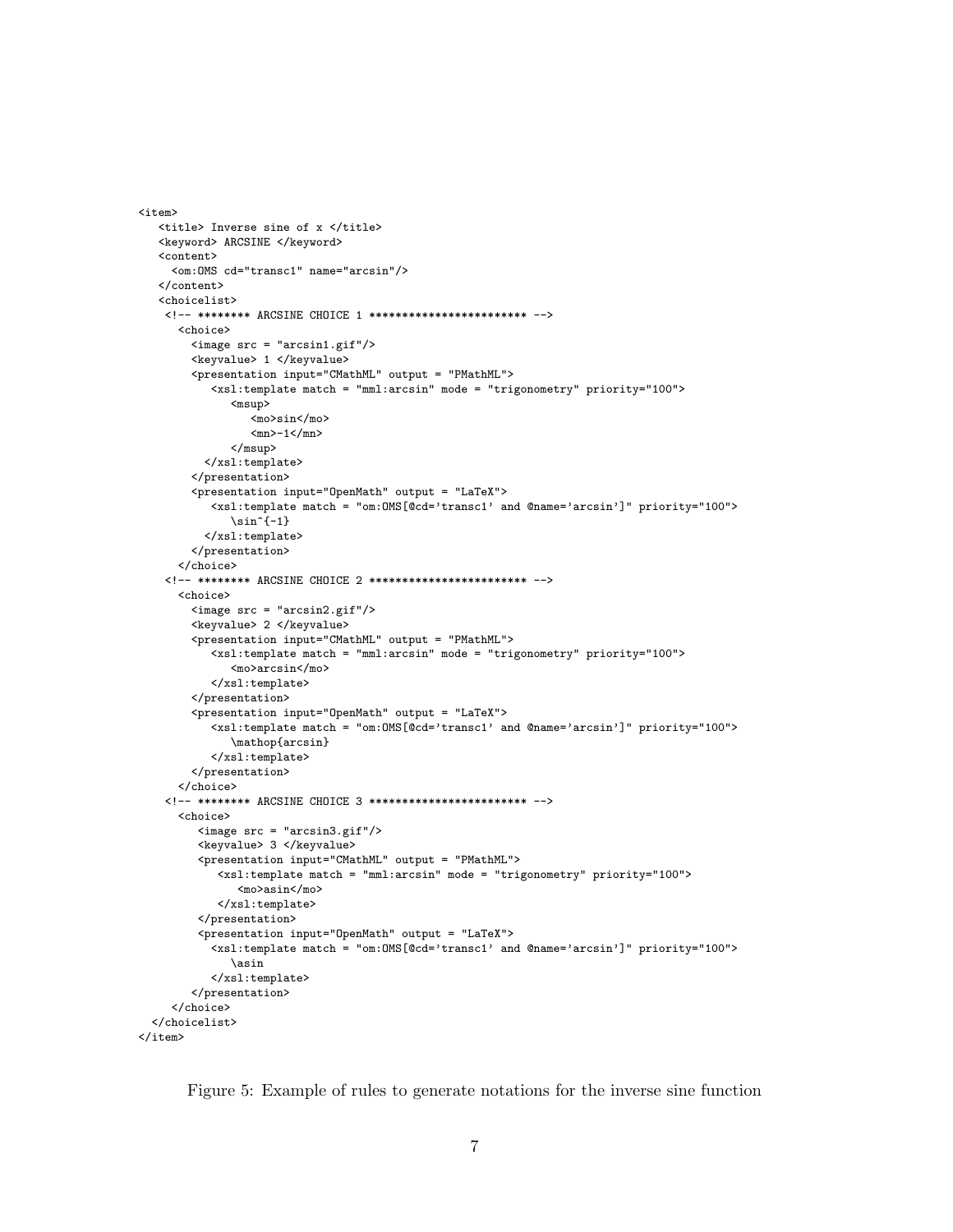

Figure 6: Notation Selection Tool in action

other types of conversion. This is indicated by the values of attributes input and output. If another type of translation is chosen, an appropriate base stylesheet must be used. The initial software kit for the Notation Selection Tool provides a base stylesheet and configuration file only for Content MathML to Presentation MathML translation. We address the question of supporting other types of conversion in Section 3.5

#### 3.4 Extensible design

A common problem with software packages it that once they are released they do not allow users sufficient control over their behaviour. In particular, mathematical software packages often have many built-in underlying assumptions that permeate their handling of mathematical expressions. In contrast, the whole point of providing notation selection is to allows users flexibility. Ensuring flexibility and extensibility of our Notation Selection Tool has therefore been been one of our guiding principles.

To provide the desired flexibility we have used the idea of an editable configuration file. This allows the user to introduce new notations for existing math concepts by adding to this file. In particular, the set of catalogs and their mathematical content may be changed.

In the same way, new mathematical concepts can be created in existing settings. Doing this entails introducing notational choices, backed by stylesheet tools, to act as targets of those choices. For example, binomial coefficients and continued fractions are defined neither in Content MathML nor in Presentation MathML. They can be presented, however, through the use of annotated  $\langle$ csymbol $\rangle$  elements or by stylesheet templates for newly-defined elements. Annotated <csymbol> elements use a definitionURL attribute to reference some agreed-upon definition. (There is not necessarily any data at the URL location.)

```
<apply>
   <csymbol definitionURL="http://orcca.on.ca/MathML/newelement.html#binom">
   \langleci> n \langle/ci>

</apply>
```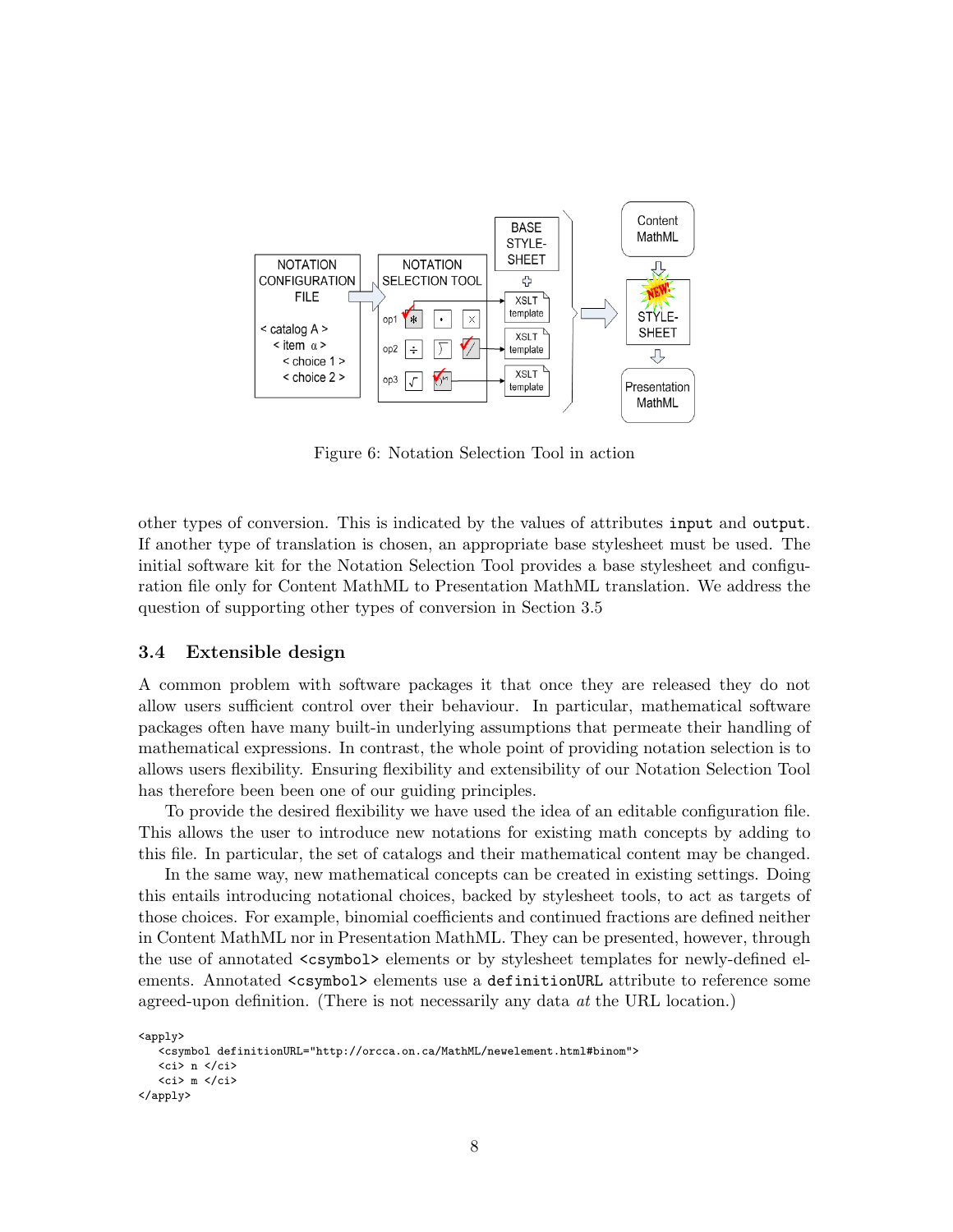To introduce new elements in Presentation MathML we can define new XML structures as extensions of MathML. The elements of this extended MathML may be identified using a specific namespace. Thus, different notations for binomial coefficients in Presentation MathML can be defined using an XML Schema or DTD:

```
<!ELEMENT mmlx:binom( math:mi, math:mi)>
<!ELEMENT mmlx:choose( math:mi, math:mi)>
```
To define the rendering for these new elements, one can define the following XSLT transformation rules:

```
<xsl:template match = "apply/mmlx:binom[position()=1][count(child::*)=2]">
  <msupsub>
    <mfrac thickness="0ex">
      <sub>mo</sub> > C < /mo</sub>
      <xsl:for-each select = 'mmlx:binom/child::*'>
         <xsl:copy-of select='.'/>
      </xsl:for-each>
    </mfrac>
  </msupsub>
</xsl:template>
<xsl:template match = "apply/mmlx:choose[position()=1][count(child::*)=2]">
  <mfenced>
    <mfrac thickness="0ex">
      <xsl:for-each select = 'mmlx:binom/child::*'>
        <xsl:copy-of select='.'/>
      </xsl:for-each>
    </mfrac>
  </mfenced>
</xsl:template>
```
The first template provides the extended Presentation MathML element mmlx:binom with the notation  $C_{ar\alpha}^{arg1}$  $\begin{pmatrix} arg1 \\ arg2 \end{pmatrix}$ . The second generates the presentation  $\begin{pmatrix} arg1 \\ arg2 \end{pmatrix}$ arg2 for the element mmlx:choose.

The same approach allows one to set preferred renderings for OpenMath CDs with Presentation MathML, as not every OpenMath symbol has corresponding elements in Presentation MathML. We can apply this technique to introduce new elements to Presentation MathML. The new elements may then be used in XSLT templates within the notation configuration file. In this way, OpenMath symbols can be mapped directly to the set of extended MathML elements. This is beneficial in two ways: First it makes the correspondence between OpenMath entities and their presentation more natural. Second this ease the creation of XSLT templates for the configuration file and allows a more compact format for the configuration file itself.

#### 3.5 Notation selection in combination with additional transformations

So far, we have concentrated on the use of our Notation Selection Tool to build MathML transformation stylesheets. The tool is designed, however, to drive transformations between a wider range of data formats, as shown in Figure 7. The common characteristics of these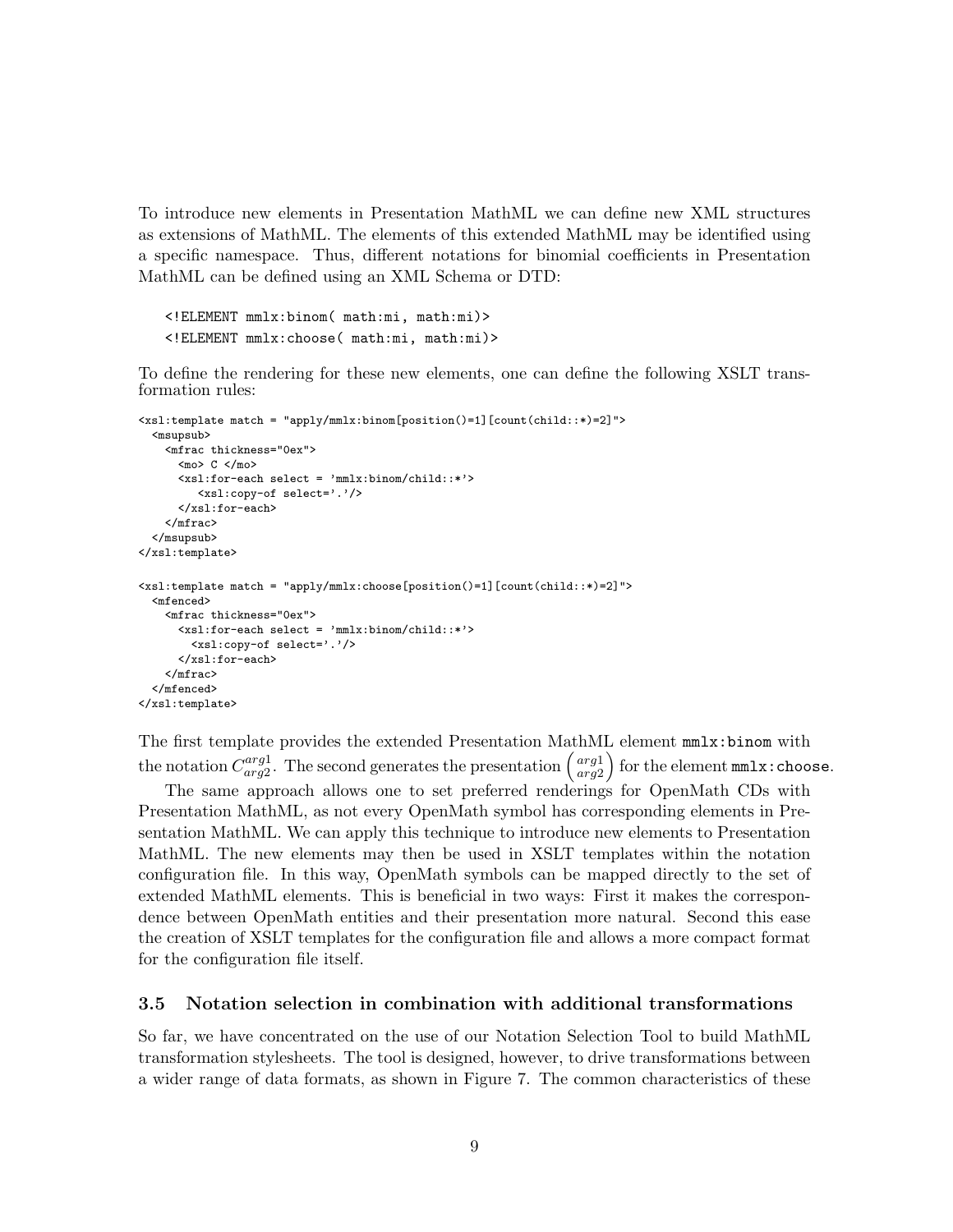

Figure 7: Mathematical data format translations implemented

conversions is that they typically take objects from high-level semantic views to lower-level renderings.

One way to enable these transformations is to introduce new entries in the configuration file. This can be done by placing additional XSLT templates within the  $\epsilon$  presentation> element and specifying values of the input and output attributes to indicate the type of translation. A second approach is to keep the variety of XSLT templates in the configuration file to the minimum possible, i.e. to support only one type of conversion, for instance Content MathML to Presentation MathML. For the other formats, external conversion tools can be used. Our group at the Ontario Research Centre for Computer Algebra has developed various data format translation techniques supporting conversion<sup>1</sup>, shown in Figure 7.

**OpenMath**  $\leftrightarrow$  Content MathML The conversion between these two XML-based formats is performed natively by XSLT stylesheet transformations. We have designed the stylesheets for a 2-step transformation in both directions. Conversion from OpenMath to Content MathML may either elect to generate the built-in MathML operations, when appropriate, or to give everything in a general format using csymbols. In this direction our converter supports arbitrary OpenMath CDs. Conversion in the other direction, from Content MathML to OpenMath, understands the standard OpenMath CDs.

**OpenMath**  $\leftrightarrow$  **Maple** The translator between Maple objects and OpenMath expressions is organized as an engine driven by a set of mapping files. These files describe the correspondence between patterns of mathematical structures represented by both formats. The scope of the mathematical content that the converter can handle is determined by the set of mapping files it has loaded. This allows us to configure the converter vocabulary, which

<sup>&</sup>lt;sup>1</sup>The conversions {Maple, Mathematica}  $\rightarrow$  Content MathML and Axiom  $\rightarrow$  OpenMath are internally supported in the corresponding systems. The conversions  $\{Mape,Mathematica\} \rightarrow$  Presentation MathML and  $\{Mape, Mathematica, Axiom\} \rightarrow \angle PTFX$  are also supported internally, but these conversions use only default notation, defined by the systems.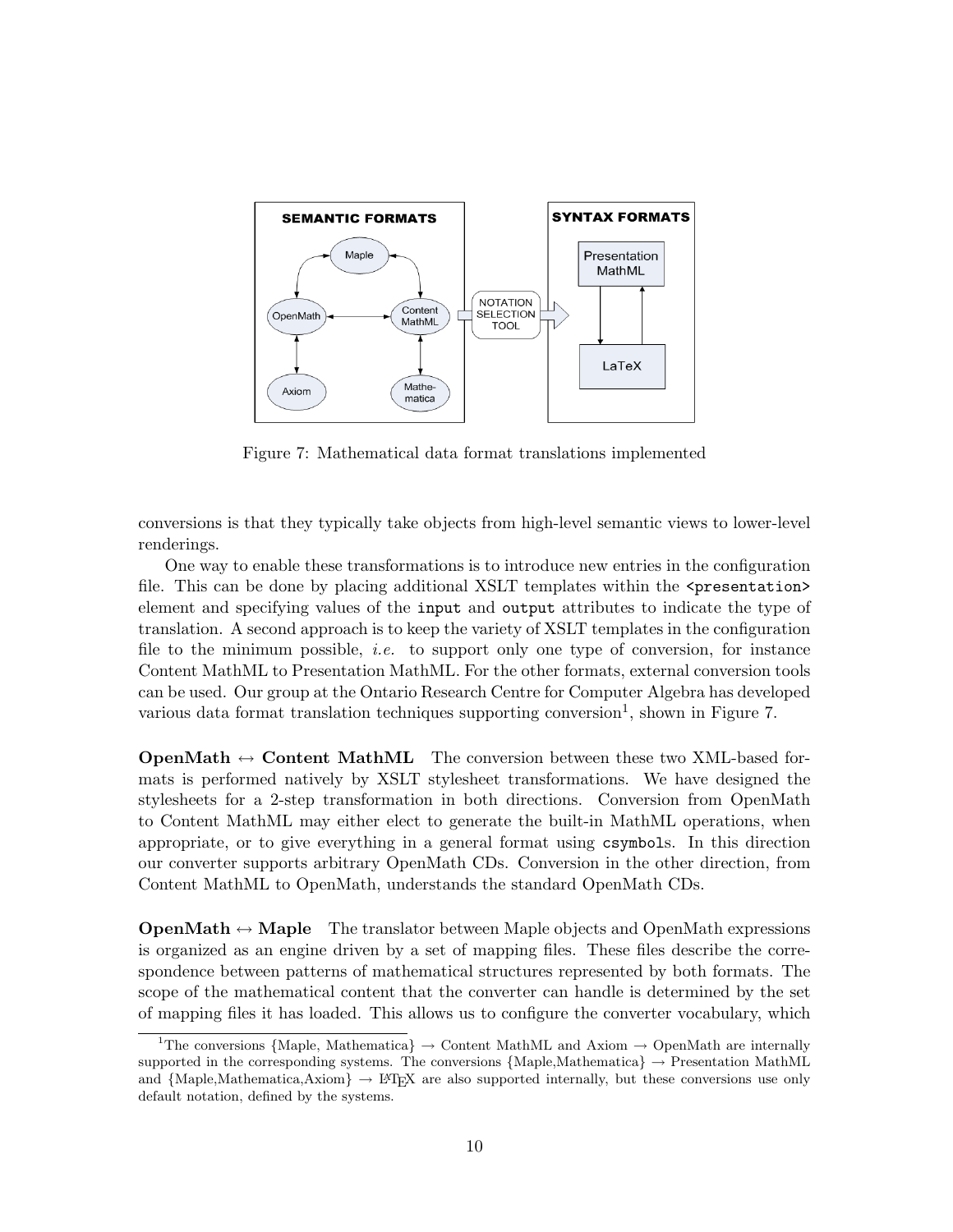

Figure 8: Using notation selection to produce web pages with mathematical content

is necessary to support OpenMath's extensible nature. It is convenient for every mapping file to correspond to one OpenMath Content Dictionary. It is used to drive both directions of the translation. The translator engine itself is implemented in Maple, which makes the conversion tool native to the environment of the computer algebra system, while remaining configurable by the user.

**Presentation MathML**  $\leftrightarrow$  **LATEX** Even though the most common approach to convert from MathML to T<sub>EX</sub> is, again, to use XSLT stylesheets, we chose not to use this method. The reason is that we wanted our converter to be symmetric to our T<sub>F</sub>X to MathML converter and for both of them to be configured by one set of bidirectional mappings. Since TEX is not an XML-based format, we could not use XSLT to translate from TEX to MathML. Therefore, we have developed two Java packages, one for each direction of conversion to and from TEX. Both programs use the same mapping file to set the correspondence between MathML and LAT<sub>E</sub>X syntactic patterns. This mapping file is similar to the configuration file used by the Notation Selection Tool and can be edited by the users of the converter. This approach allows flexibility and extensibility of the tools for these conversions. The other benefit of using mapping files is preserving high-level semantics in transforming between TEX macros and MathML extension elements. The on-line version of the LATEX  $\leftrightarrow$  MathML translator is available at http://www.orcca.on.ca/MathML/texmml. More details on the MathML to LAT<sub>F</sub>X converter are given in [21].

### 4 Applications of Notation Selection

One of the most common applications for the Notation Selection Tool is support for multiple formats in mathematical documents. One can imagine a likely scenario in which a user may wish to export the computation results from a computer algebra system and to place them on a web page within lecture notes or on-line publication. The rendering of mathematical content then may be specified by a choice of notation set trough the Notation Selection Tool (see Figure 8).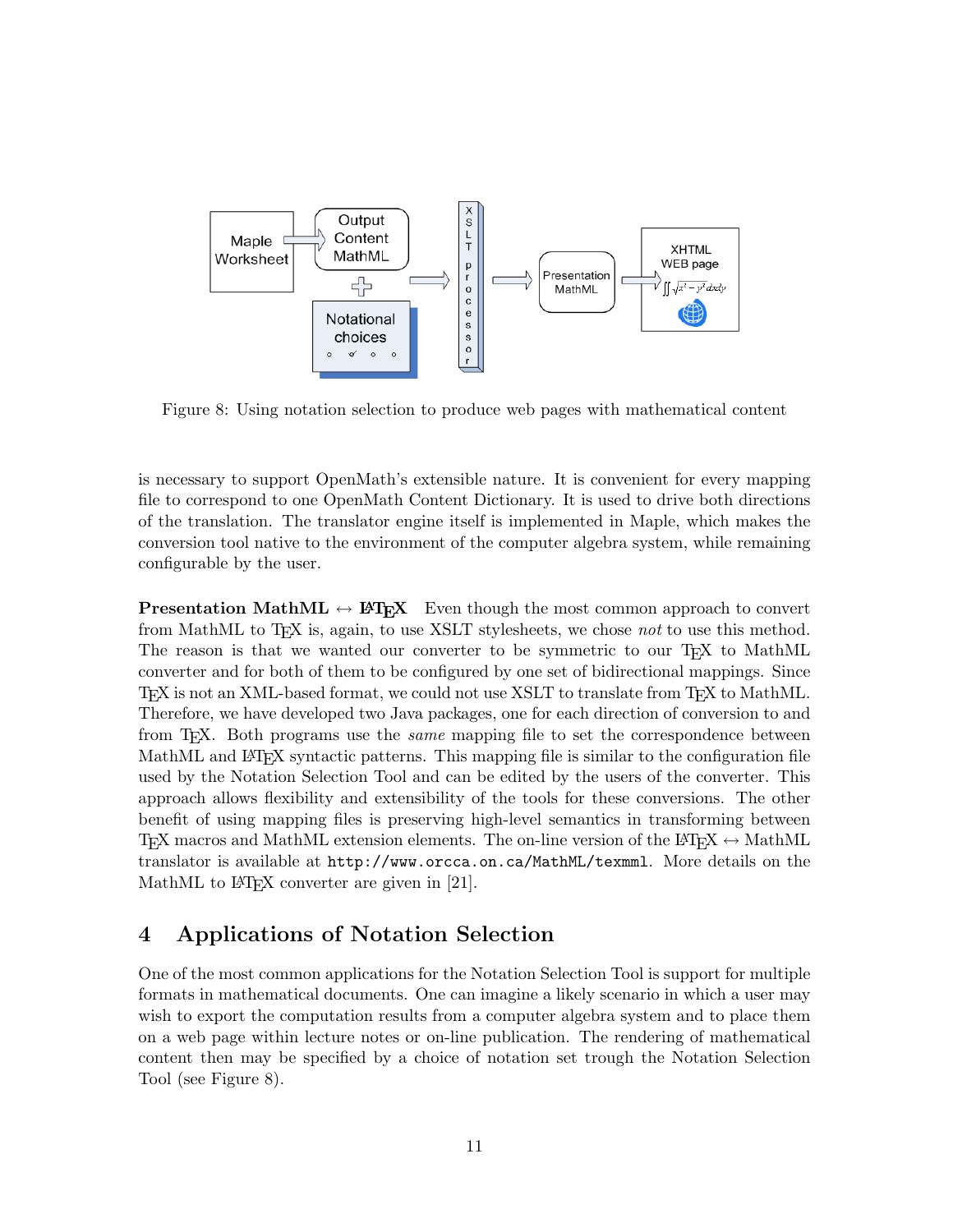Another area of application for our Notation Selection Tool is that of mathematical education, where students require a high degree of notational consistency within a syllabus. Notation selection facilities can allow an instructor to re-use material with different notational conventions from one course to another. In distance learning, students might prefer to see mathematical expressions in the format of their locality, so our tool could be used to choose these preferences.

We describe below a few of our on-going investigations which involve our Notation Selection Tool.

#### 4.1 From syntax to semantics

We have discussed how, at a syntactic level, mathematical notation can be highly ambiguous. This may not be apparent to most mathematical readers, as they will be using a great deal of semantic contextual information and moreover any particular document will make use of only a few areas of mathematics. We suggest, therefore, that the general semantic attribution of pure syntactic mathematical expressions is a suitable well-defined problem in the area of artificial intelligence.

From the point of view of mathematical software, however, we do not necessarily require handling of general expressions in every possible context. It may be perfectly acceptable to require the user, or application, to specify explicitly the mathematical context in which the expressions occur. In this case, with the mathematical domain suitably narrowed, semantic attribution of expressions becomes much more tractable.

We anticipate that the use of tools, such as our Notation Selection Tool, will be useful in this setting. By selecting a set of notational preferences, the user defines a space of admissible expressions together with their interpretation. Clearly, not all possible combinations of selected notations will lead to unique interpretation of all expressions. However, once a selection of preferences is made, it is possible to determine in advance the areas where ambiguities will arise (see Figure 9).



Figure 9: Notation selection in syntax disambiguation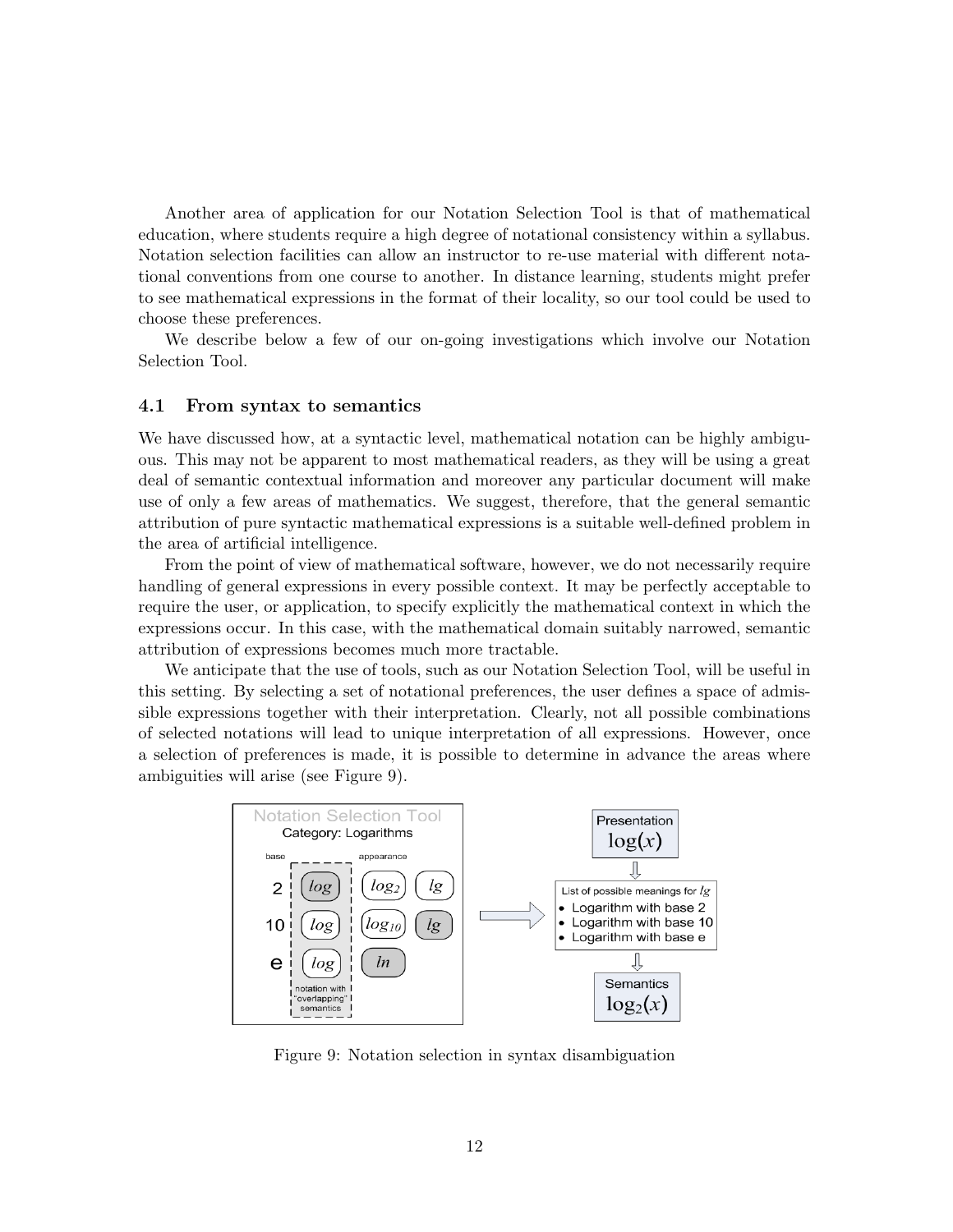### 4.2 Notation selection in mathematical handwriting recognition

Input to mathematical software comes in the form of expressions in various parsed linear syntaxes, expressions built using interactive expression editors, in MathML or T<sub>E</sub>X. We are currently engaged in a project that attempts to add handwritten mathematics as an input method[18]. Handwritten input presents an interesting and difficult case, because it relies both on accurate single character recognition within a large set of mathematical symbols and on structural analysis of 2-dimensional layout. We see an opportunity for the Notation Selection Tool to assist in this process, both for handwritten input to computer algebra systems (see Figure 10) and other applications (Figure 11).

As a high-level design objective, our expression recognizer must support various notations in handwritten input. This leads to problems, however, when notations are ambiguous or very similar. Attempting to disambiguate between many such choices would be both time consuming and reduce recognizer accuracy. To narrow down the set of expression models without forcing the user's choice of notation, we can ask the user to use our Notation Selection Tool to specify preferred notations.

Eliminating un-used notations has a first benefit of reducing the set of candidates in single character analysis. For example, if a user has selected  $\sim$  instead of  $\propto$  for proportionality, then  $\propto$  can be eliminated from character candidate lists. This will lead to more accurate recognition of similar characters, such as  $\alpha$  and  $\infty$ .

Once character candidates have been generated and ranked, it is necessary to select the most likely choice while taking into account expression context analysis. Notation selection can be used here to activate or deactivate various rules in the structural recognition process. For example, if French-style interval notation is selected, then parentheses and brackets do not have to match.

At present, our recognizer uses a combination of single character analysis and character prediction. The prediction is based on writing order Markov chains compiled from the analysis of some 20,000 mathematical documents. The source for these mathematical documents, however, is in T<sub>E</sub>X form and there is no distinction made in the analysis between different meanings for the same notation [19][20]. We have not yet explored whether notation selection applied to the document database would lead to more better prediction. A second use of notation selection that we have not yet explored for mathematical handwriting recognition is the use of correlated notations. For example, if the notation  $\int dt f(t)$  is selected for integration, then it would be reasonable to assign higher likelihoods to other notations from physics.

### 4.3 Notation selection in mathematical knowledge management

One of the areas in mathematical knowledge management is to organize or classify entries in mathematical knowledge bases. Such categories are well defined and supported by a number of systems and databases including Mizar [13], MBase [10], the NIST Digital Library of Mathematical Functions [12], OpenMath Content Dictionaries [3], to name a few. The work [15] is also interesting in this regard.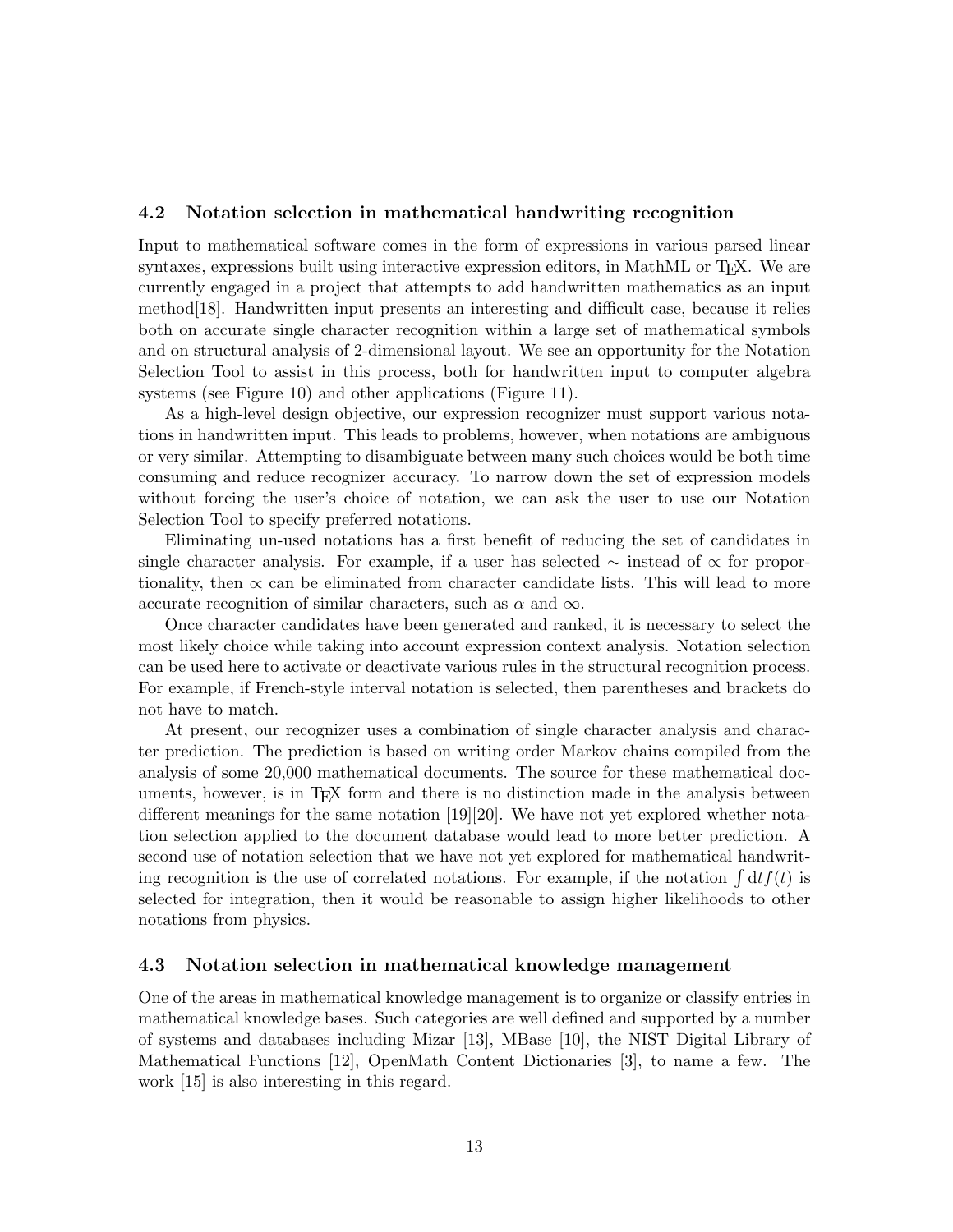



Figure 10: Pen-Enabled input in Maple Figure 11: Pen-Enabled input in Word

A goal with these categorizing tools is to avoid storing duplicated information. Each knowledge base will choose its representations for particular functions, and organize information about them accordingly. For example, if information about the hyperbolic sine function uses the function  $sinh(z)$  then users from Eastern Europe will find nothing about  $\sh(z)$  because there is no such entry.

One possible solution is to include multiple function names in the database, but this is fraught with problems. If, for example, rules are modified for  $arcsin(z)$  but not for  $sin^{-1}(z)$ , is this an intentional subtle distinction between inverse functions with different branch cuts or is it a bug? Should  $arcsin(x) - sin^{-1}(z)$  simplify to zero? It is clearly preferable to use a notation selection tool as a component to the front end to such mathematical knowledge bases.

#### 4.4 Notation selection in computer algebra systems

Most of the issues we have raised so far is directly applicable to the input and output of computer algebra systems. The ability adapt the interpretation of input forms and to select the possible forms of output has obvious value in making these systems more accessible to different communities.

There are certain practical considerations, however, that impact the successful adoption of this strategy in current systems. The most widely used mathematical software packages are designed with the input and output systems separate from one another. In this situation, to support proper notation selection, it is necessary to apply transformations to both the input and output expressions. Difficulties arise when the input and output transformations are inconsistent. This makes it difficult to effectively modify most existing computer algebra systems to support notation selection coherently: both the input and output systems are typically sizable, complex software subsystems, and obtaining consistency between them is challenging. We have experienced this situation with our suite of transformation tools to convert between various mathematical formats, and in particular converting between TEX and MathML[2]. In this situation we have found a useful approach is to specify a set of bi-directional transformation rules, used independently by the translators for both directions.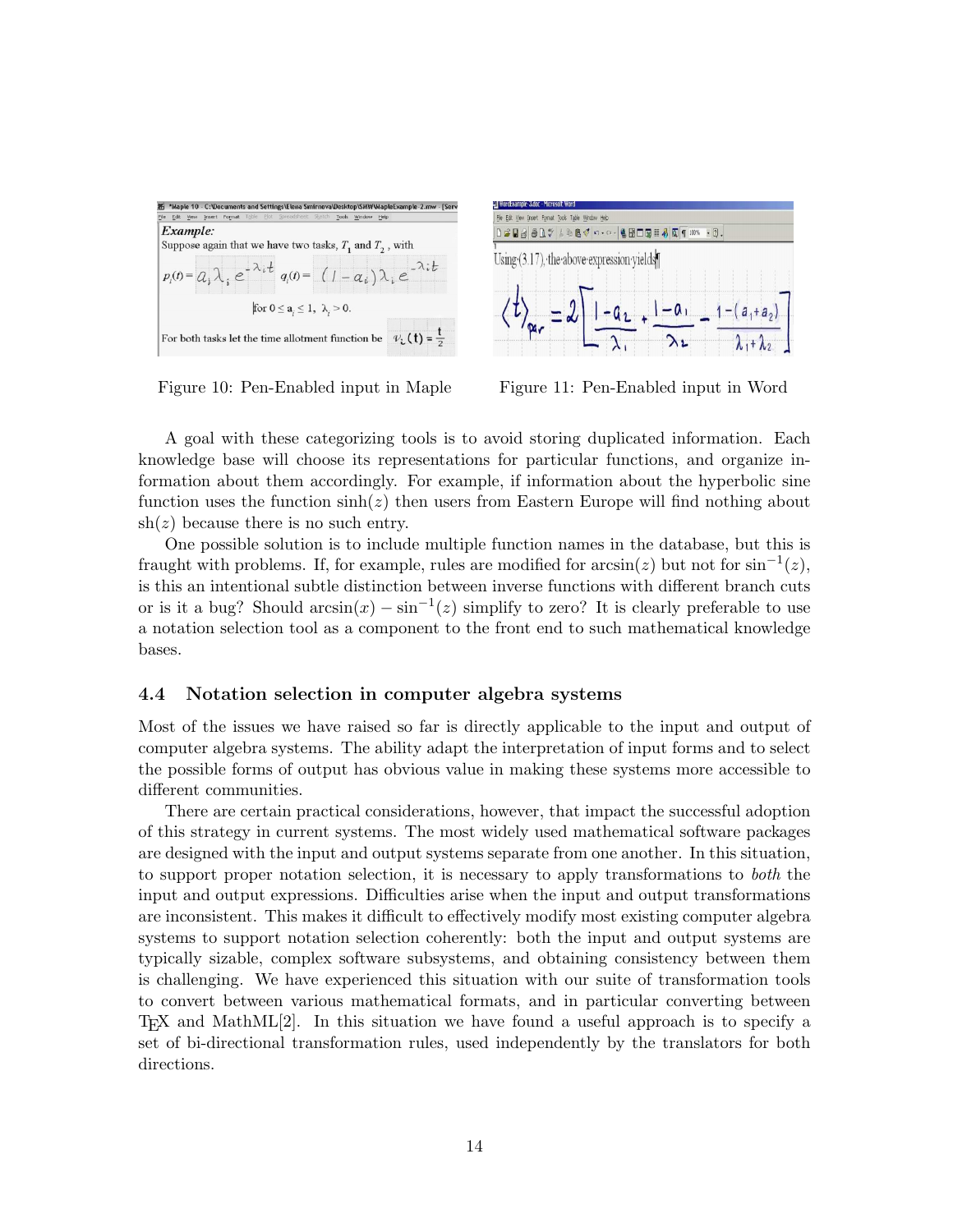Beyond the question of consistent handling of input and output notation selection, computer algebra systems present an additional problem: They generate new mathematical expressions as part of their operation and these expressions may contain functions or other symbols not anticipated by the user. For example, in the solution of differential equations a wide variety of special functions may be generated, some of which might be unknown to the user of the system. It is unreasonable to disallow the user to employ notations that denote standard functions. There are so many that could occur, but only a few actually will in any particular setting. On the other hand, always using non-standard names for standard functions (e.g. BesselJ[0](z) instead of  $J_0(z)$ ) leads to bulky expressions that may not be used directly in other settings. It is therefore necessary to properly manage the interactions between notations deliberately set by the user and names that may occur in generated expressions.

### 5 Conclusion

We have observed that a wide range of software, including document processors and computer algebra systems confuse mathematics with notation. By forcing too early the choice of notation, flexibility is lost and work is restricted to a too narrow context. We have shown how software tools can be used to translate meaningful mathematical constructs both to and from a wide range of notations. This can be used to allow mathematical documents and computational worksheets to be deployed in a wide range of settings, with notation customized by country, mathematical field, level of sophistication, or other criterion.

We have described the rationale, design and implementation of a Notation Selection Tool that allows the interactive construction of stylesheets to convert between mathematical formats. The current state of the art is presently implemented for transforming mathematical data encoded in Content MathML to Presentation MathML. When used in conjunction with additional conversion tools the following translations are also available: {Content MathML, OpenMath, Maple, Axiom, Mathematica  $\rightarrow$  {Presentation MathML, LATEX}.

We have discussed a number of settings where notation selection tools can be useful in defining a restricted domain of discourse. This disambiguation can be useful in settings that require some semantic treatment of a wide range of mathematical subjects. In particularly, we have discussed notation selection in the context of computer algebra, in improving accuracy in pen-based mathematical interfaces and in mathematical knowledge management applications.

We see an interesting future project in incorporating a flexible Notation Selection Tool in major computer algebra systems, such as Maple. For maximum utility, this must work bi-directionally: to select notations to be used for both input and output. Mathematical structure editors can allow us to avoid the technical parsing problems that would be introduced through user-defined linear input syntax.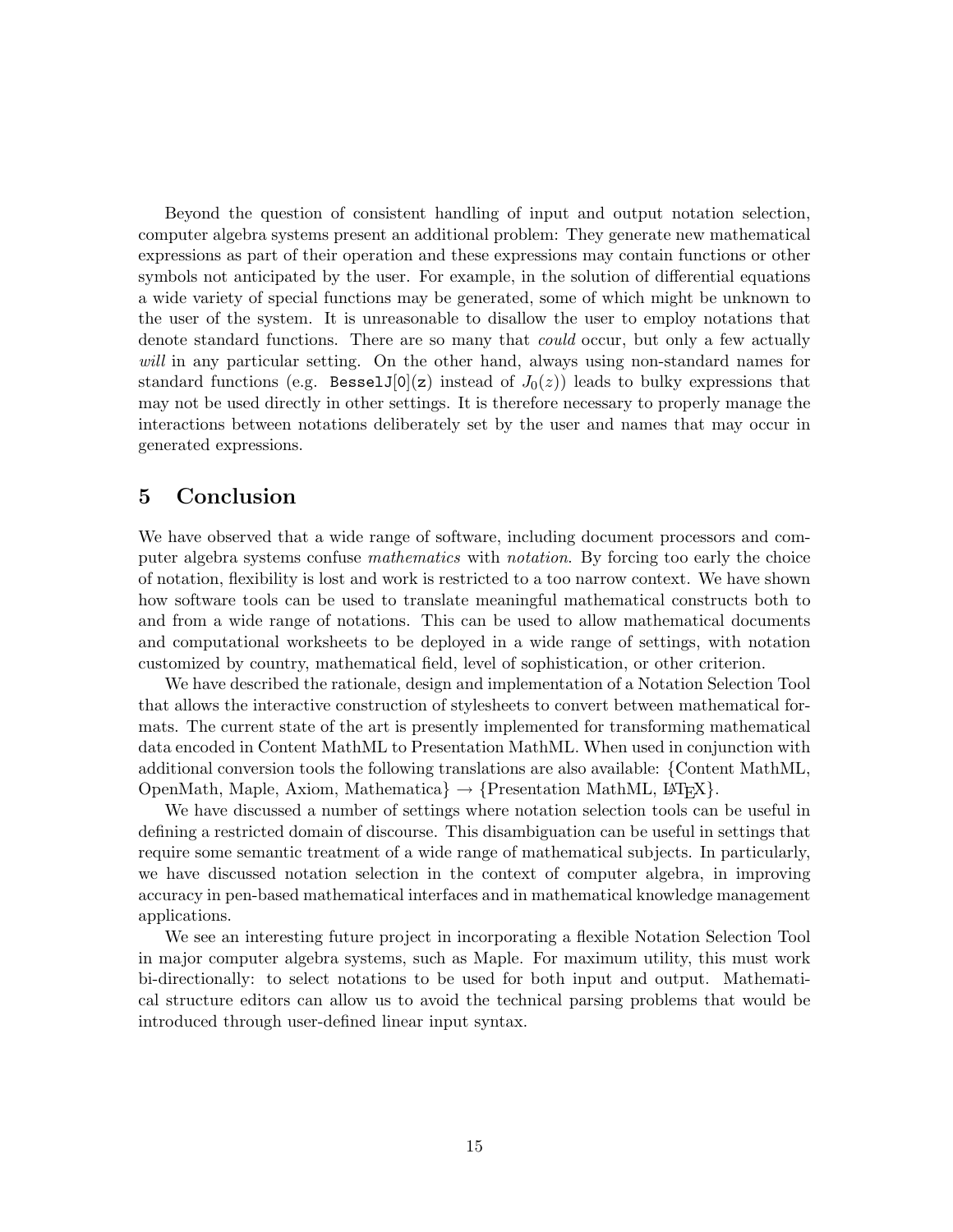### References

- [1] M. Abramowitz and A. Stegun: Handbook of Mathematical Functions with Formulas, Graphs and Mathematical Tables.
- [2] R. Ausbrooks at al. Mathematical Markup Language (MathML) Version 2.0 (Second Edition), World Wide Web Consortium Recommendation 21 October 2003. http://www.w3.org/TR/2003/REC-MathML2-20031021
- [3] S. Buswell et al., The OpenMath Standard 2.0. 2004 http://www.openmath.org/cocoon/openmath/standard/om20/index.html
- [4] James Clark, World Wide Web Consortium Recommendation, XSL Transformations (XSLT), December 1999. http://www.w3.org/TR/XSLT
- [5] James H. Davenport, Mathematical Knowledge Representation, Electronic Proceedings of the First International Workshop on Mathematical Knowledge Management: MKM 2001 RISC, A-4232 Schloss Hagenberg, September 24-26, 2001.
- [6] Jason Harris, Advanced Notations in Mathematica, Proceedings of the International Symposium on Symbolic and Algebraic Computation, 2000.
- [7] Sandy Huerter, Igor Rodionov and Stephen M. Watt, Content-Faithful Transformations for MathML, Proc. International Conference on MathML and Math on the Web, (MathML 2002), http://www.mathmlconference.org/2002, June 28-30 2002, Chicago USA.
- [8] Java Server Pages, http://java.sun.com/products/jsp/
- [9] Java Swing, Robert Eckstein, Marc Loy and Dave Wood, 1998, O'Reilly.
- [10] M. Kohlhase, A. Franke. MBase: Representing Knowledge and Context for the Integration of Mathematical Software Systems. Journal of Symbolic Computation 23:4  $(2001)$ , pp. 365 - 402.
- [11] Dicheng Liu, A Notation Selection Tools for MathML stylesheets, MSc Project University of Western Ontario, 2001
- [12] D.W. Lozier, NIST Digital Library of Mathematical Functions. In Annals of Mathematics and Artifcial Intelligence, vol. 38, No. 1-3, May 2003. Eds. B. Buchberger, G. Gonnet, M. Hazewinkel. Kluwer Adacemic Publishers, ISSN 1012-2443.
- [13] The Mizar System, http://mizar.uwb.edu.pl/system/
- [14] W.A. Naylor and Stephen M. Watt, Meta-Stylesheets for the Conversion of Mathematical Documents into Multiple Forms, Annals of Mathematics and Artificial Intelligence, Vol. 38, pp. 3-25, 2003.